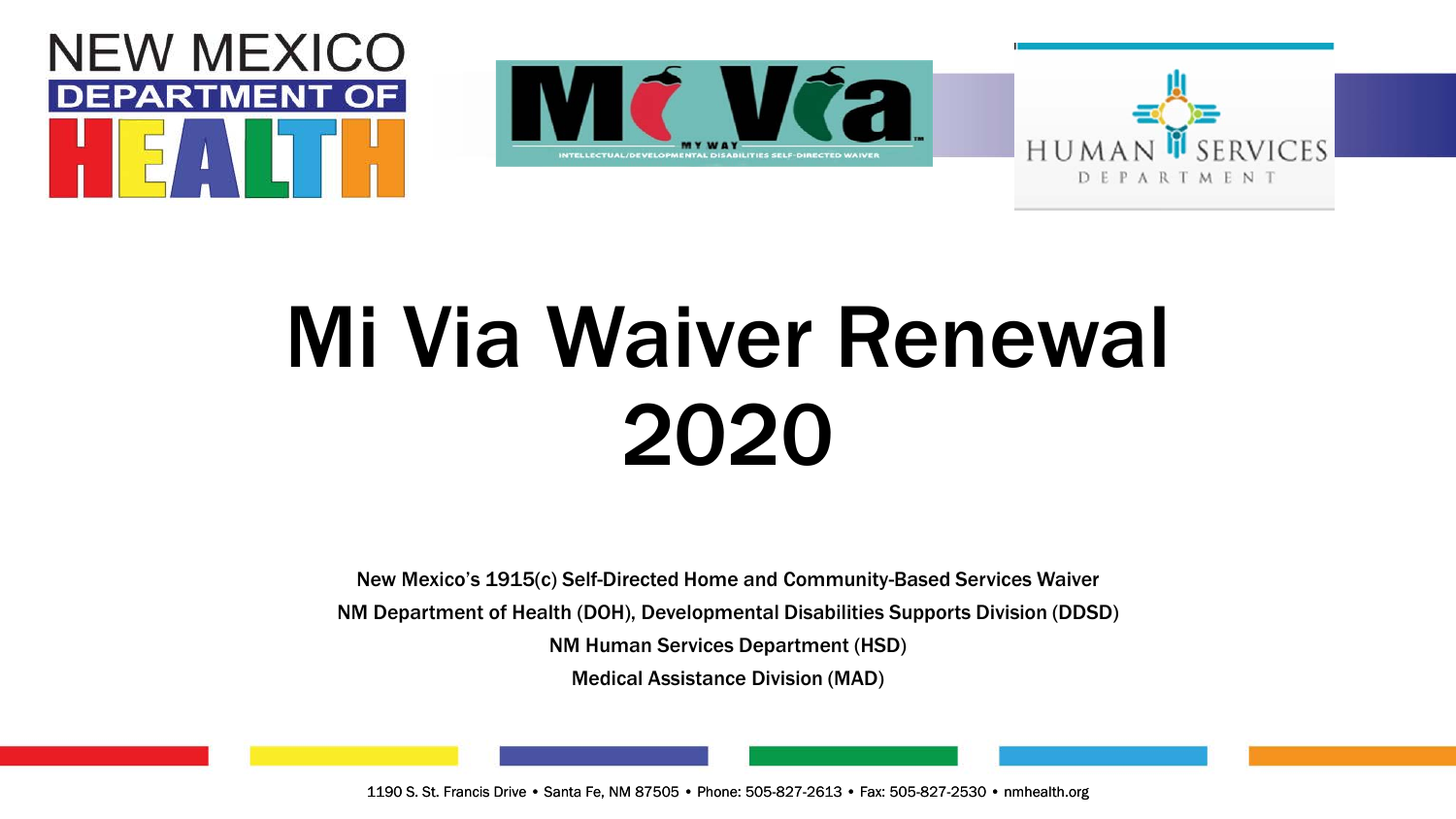## **Objectives**

- Receive an overview of the Mi Via Waiver
- Review renewal timelines & public input process
- Understand guiding principles for renewal work
- Highlight the Centers of Medicare and Medicaid Services(CMS) Waiver appendices & Federal Regulations
- Review waiver renewal topical items
- Hear your recommendations and feedback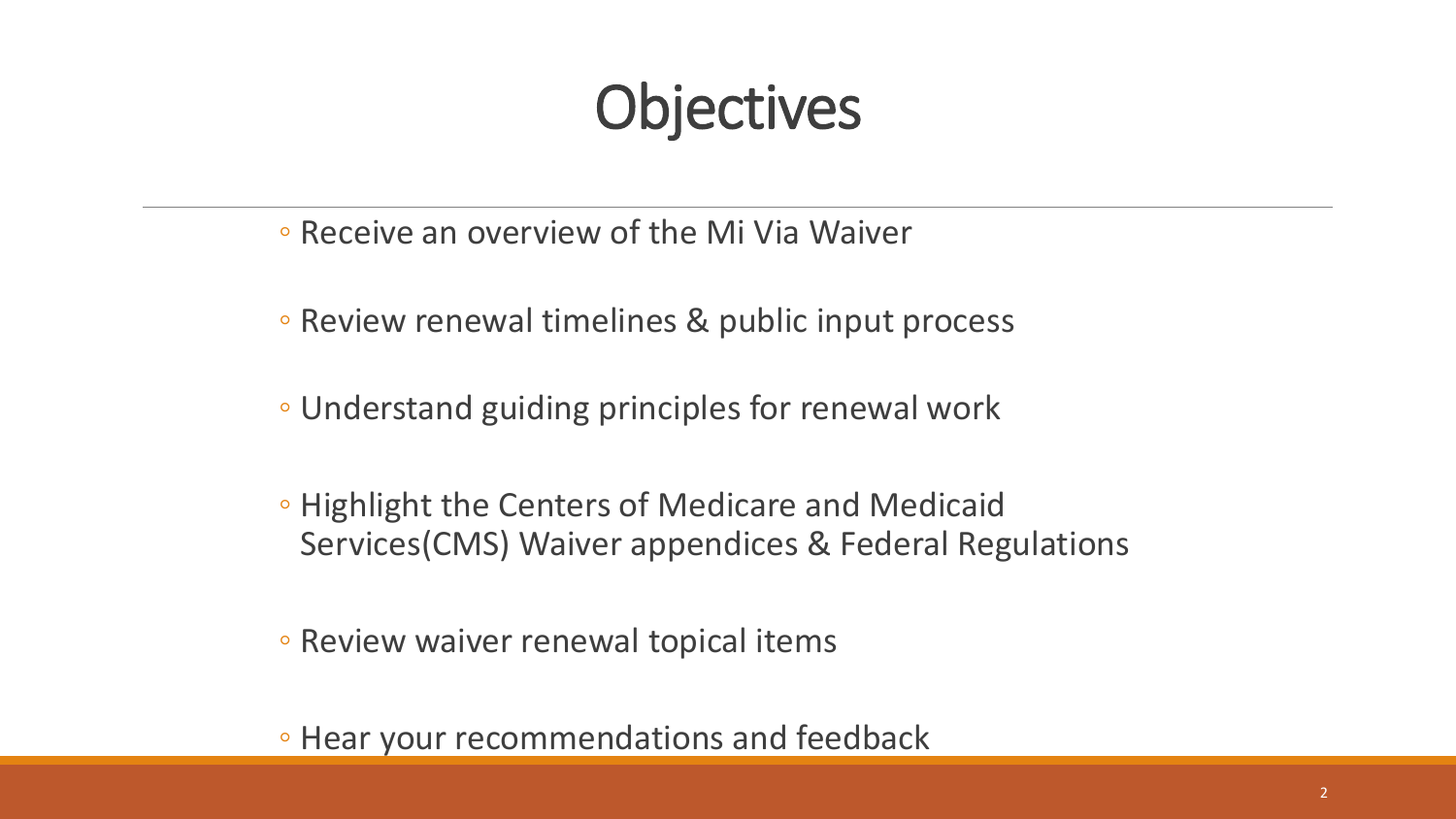## What is Mi Via?

•New Mexico's self-directed home and community based services (HCBS)waiver

- •A community-based alternative to institutional care for people with intellectual and/or developmental disabilities (IDD) or medically fragile conditions with IDD
- •Facilitates greater participant choice, direction, and control over services and supports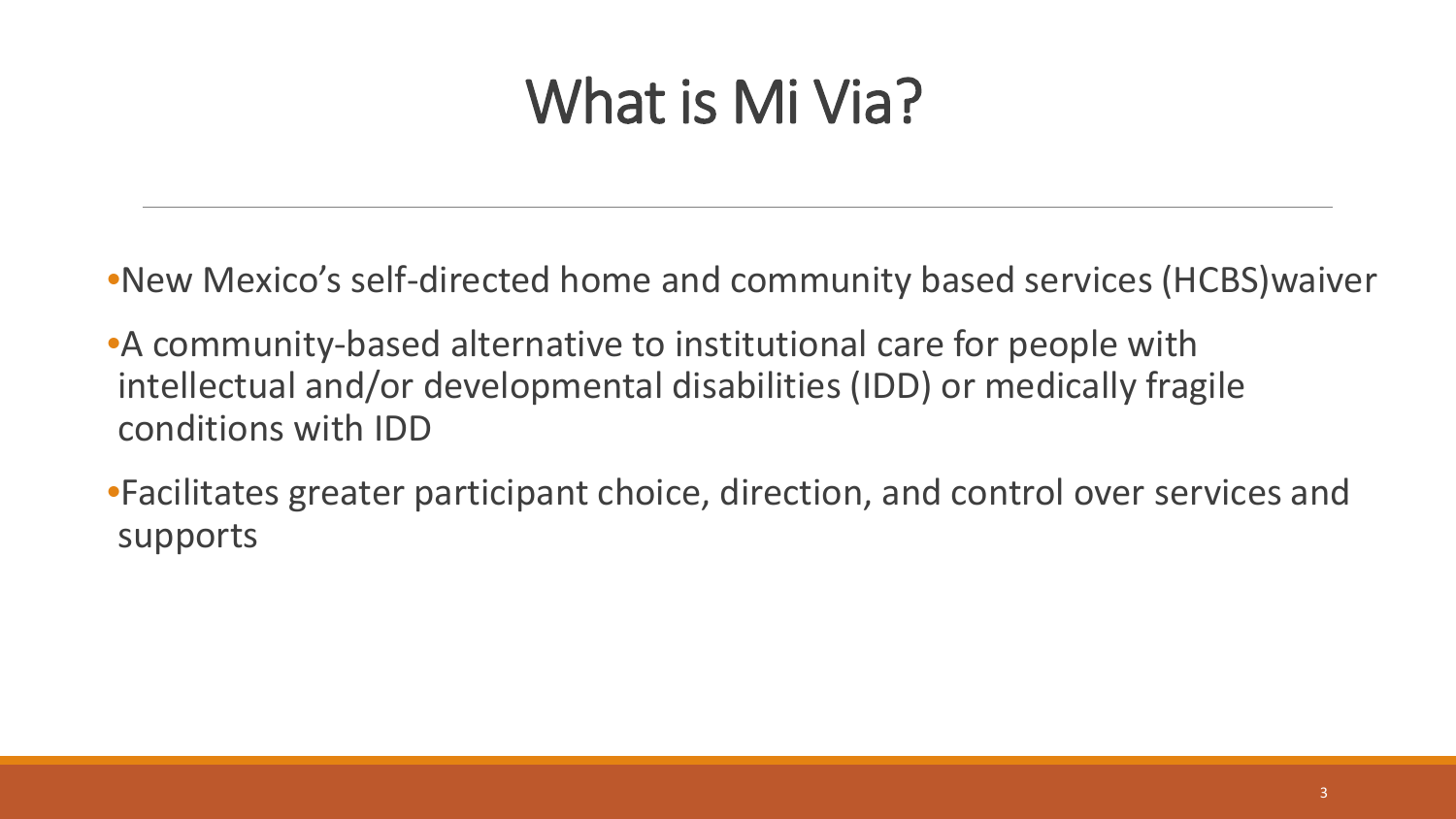## What is Self-Direction?

- Self-direction allows the participant to:
- **Have greater control**
- Have more freedom
- **Have a meaningful life in the community**
- Choose when where and how services will be provided
- Choose who they want to provide the services
- Choose who will assist them in planning and managing their services and supports
- Provides a tool that leads to self-determination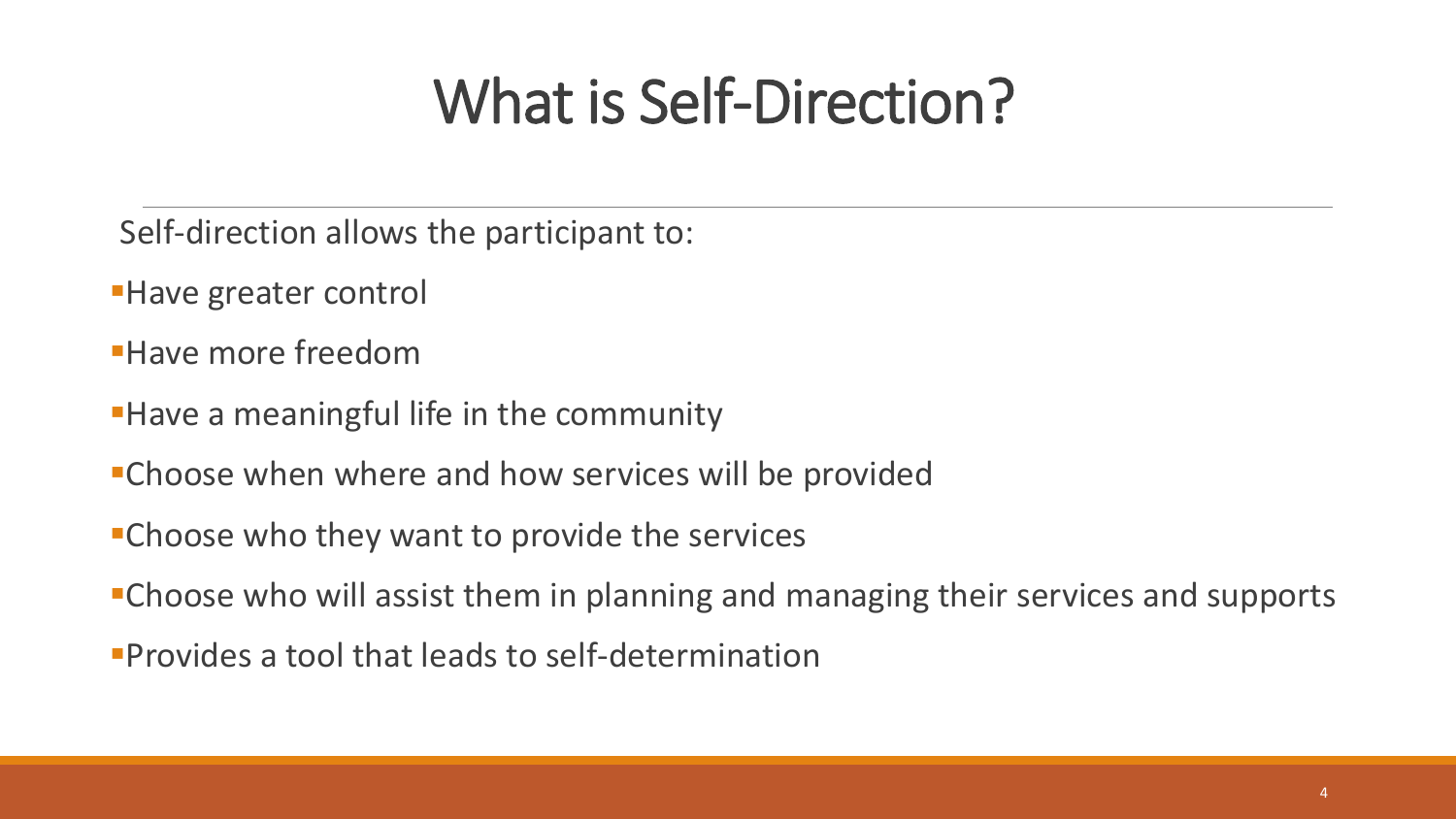### Waiver Administration

#### **Administrative Agency**



**Operational Agency** 



#### Medical Assistance Division

Human Services Department (HSD)

Developmental Disabilities Supports Division (DDSD)

Department of Health (DOH)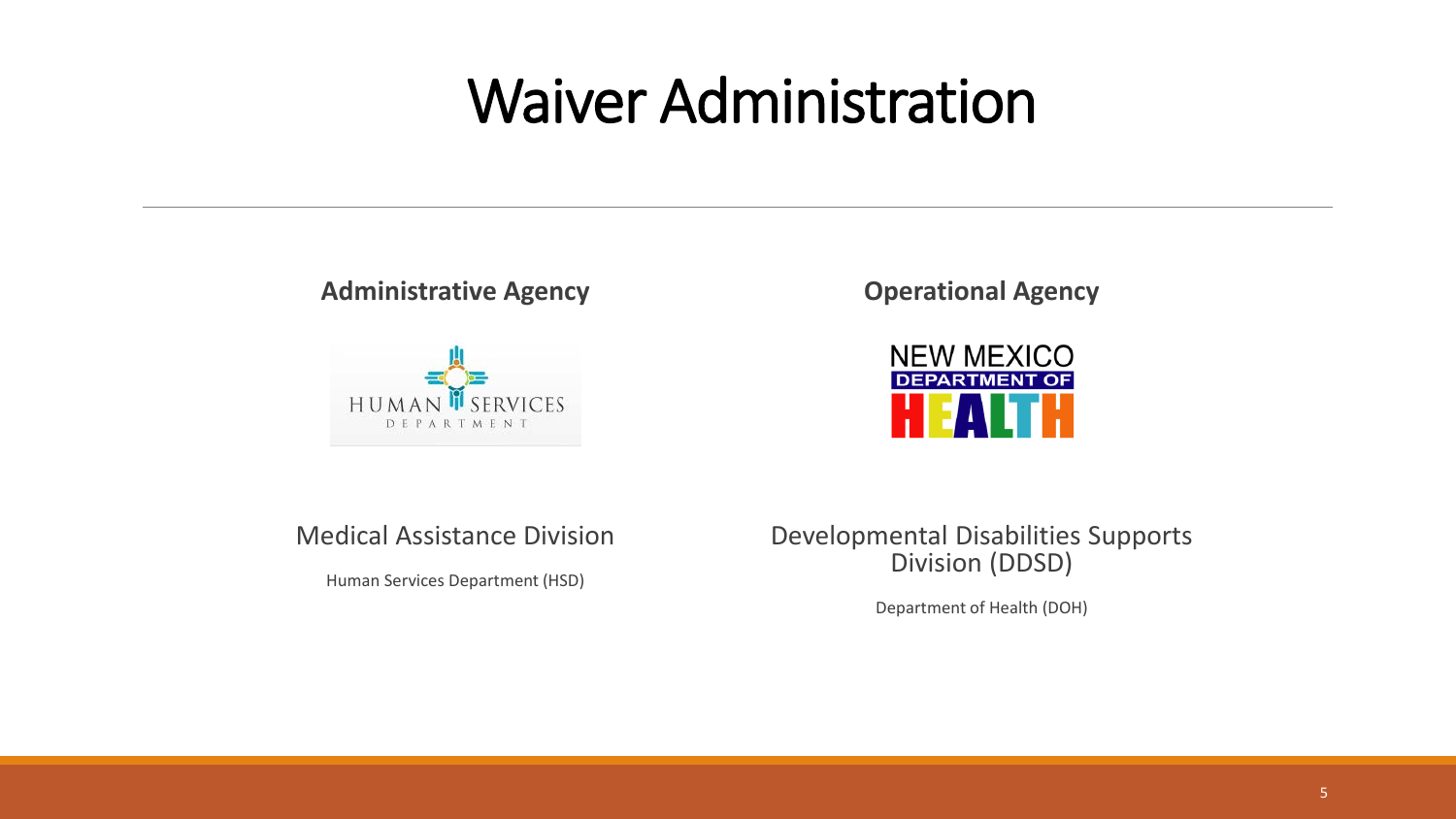## Mi Via Waiver Public Input Process

**The Mi Via Advisory Committee** 

New Mexico Mi Via Self-directed Waiver Renewal Steering Committee

- **Consultant Input meetings**
- Vendor Forums
- Statewide outreach meetings (public Town Halls) May –July 2019
- **The Public Comment and Public Hearing Process** 
	- Tribal Notification September 2019
	- Public Comment October 2019
	- Public Hearing November 2019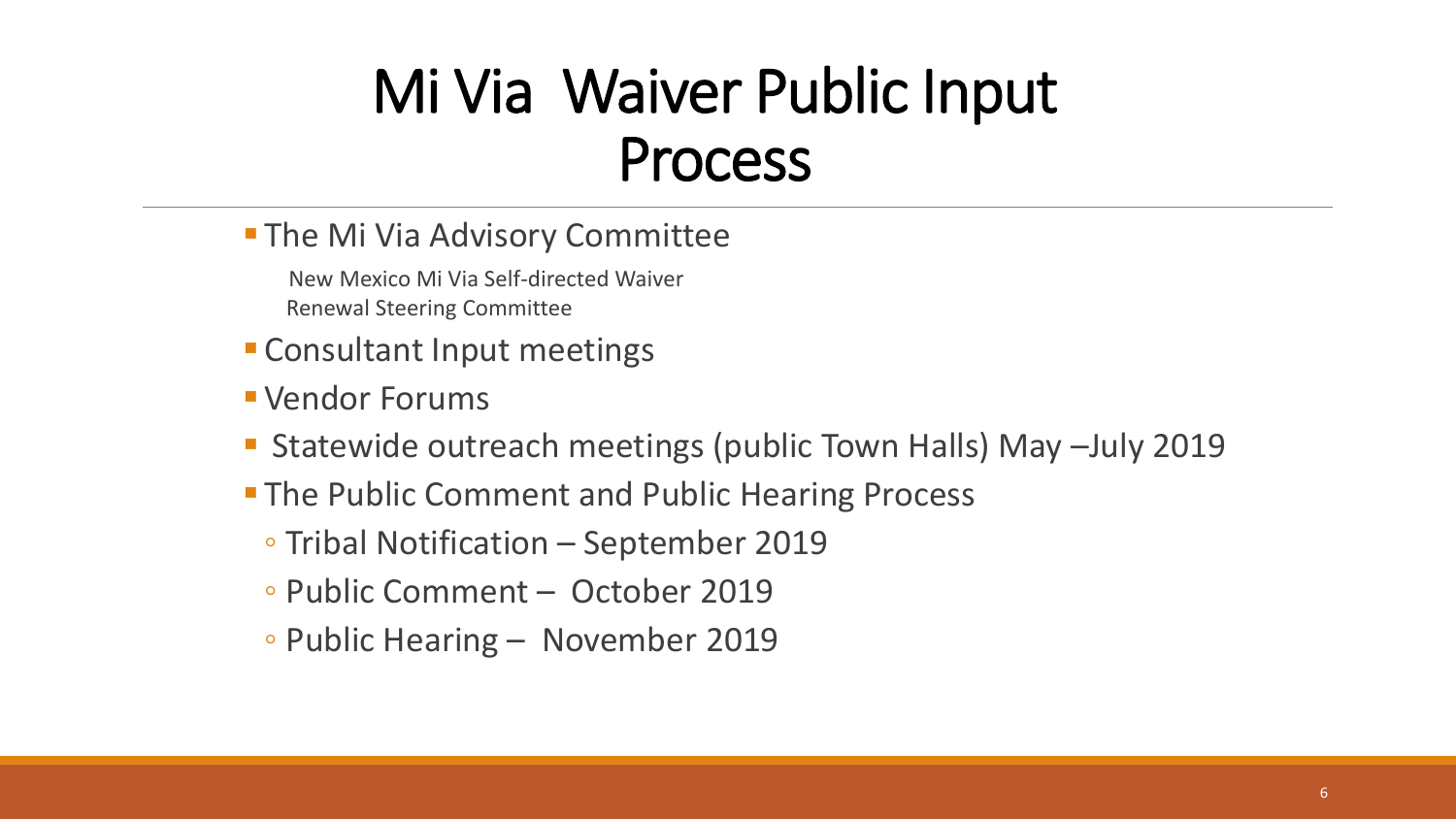### Renewal Timelines

Current CMS-approved Mi Via Waiver expires September 30,2020

**Application submission date: January 1, 2020** 

**Implementation date: October 1, 2020** 

Amendments to an approved waiver may be submitted during the 5 year renewal period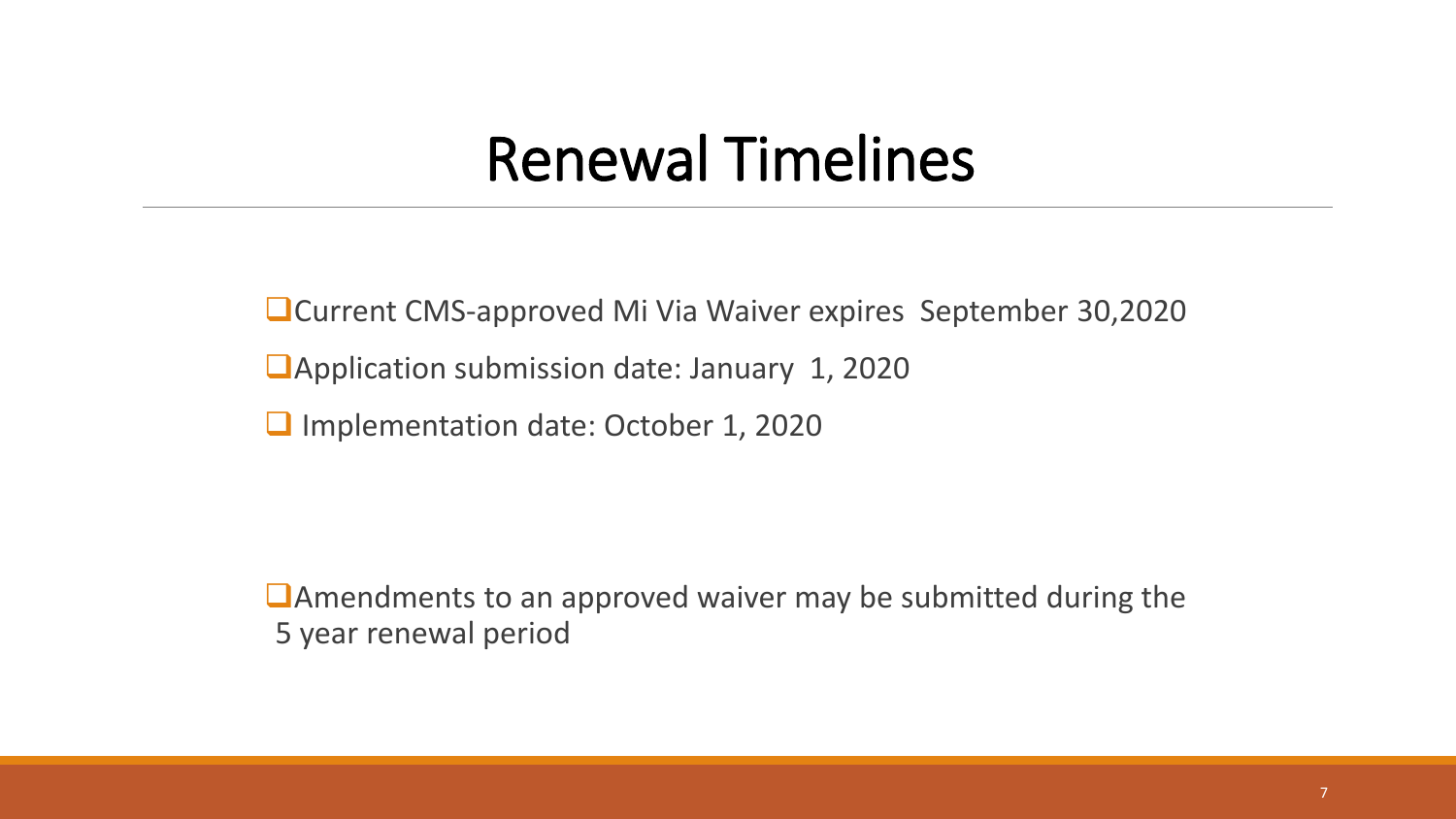## Guidelines for Mi Via Waiver Renewal Work

**People with I/DD are active and productive members of their communities and have rights and responsibilities including:**

- The right to self-direct
- The right to full inclusion and access to the community
- Dignity of risk, or the right to take risks when engaging in life experiences along with the right to make informed choices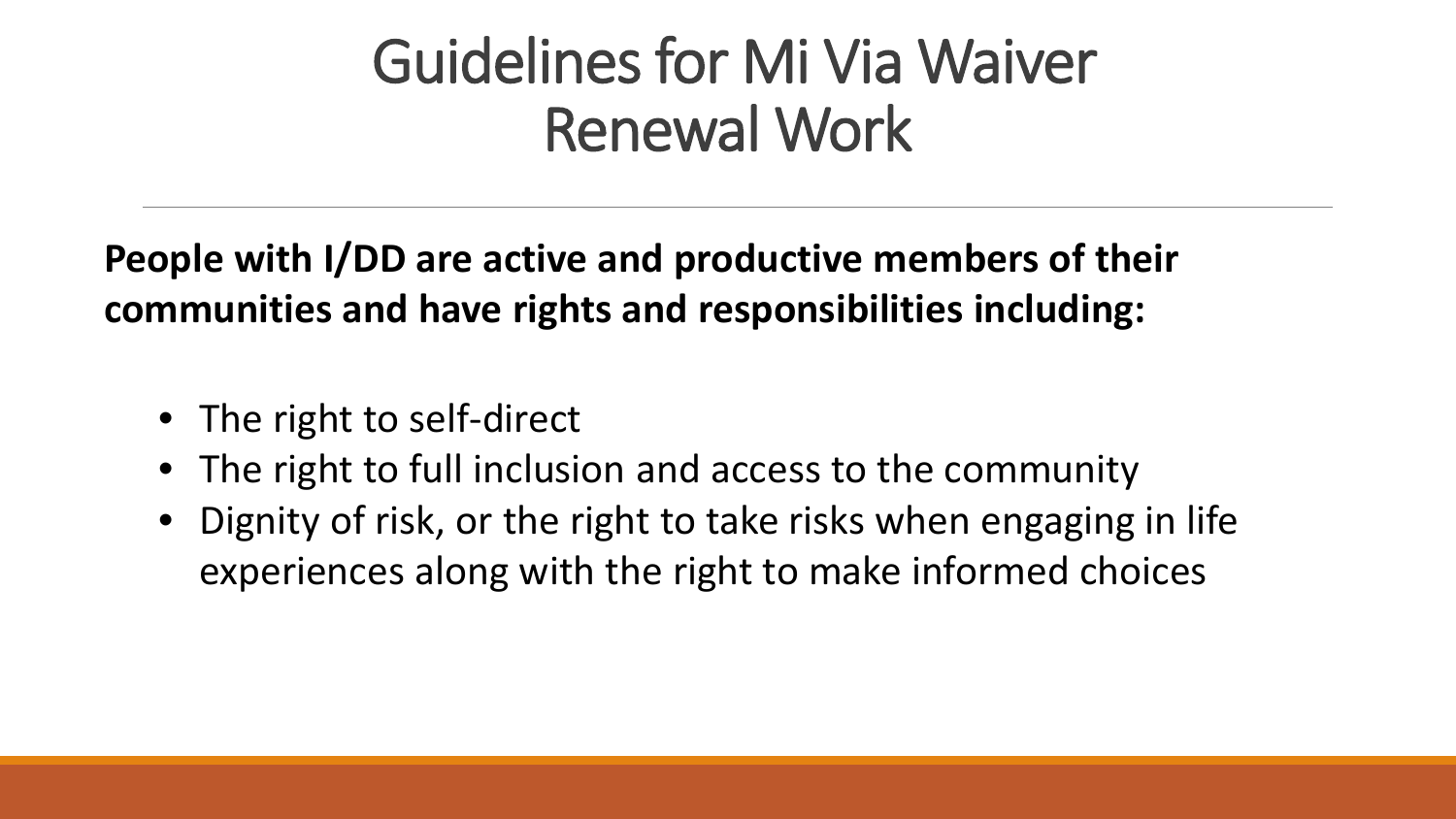## Guidelines for Mi Via Waiver Renewal Work

**Mi Via Waiver services should be provided in the most integrated settings and should promote:**

- person centered planning
- choice, self-determination and self-direction
- independence and individuals living the life they prefer in the community
- opportunities for competitive employment
- opportunities for skill building
- opportunities to decrease dependence on care giving
- development of natural supports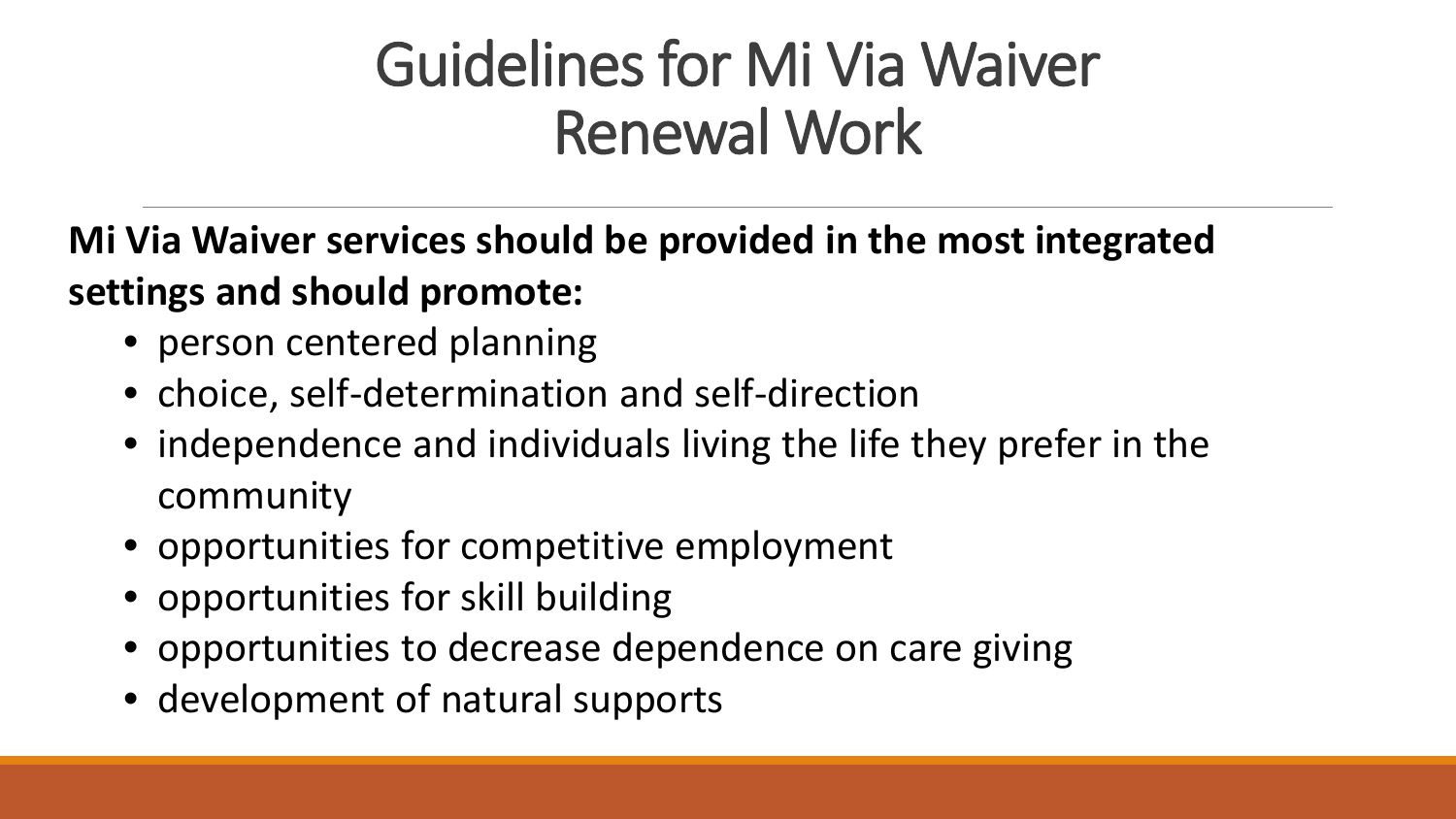## Guidelines for Mi Via Waiver Renewal Work

**In operating a system of Mi Via waiver services, DDSD is committed to a service system which:** 

- Promotes self-direction
- Follows national best practices
- Is streamlined and simplified
- Ensures continuous quality improvement
- Is sustainable
- Promotes an equitable distribution of resources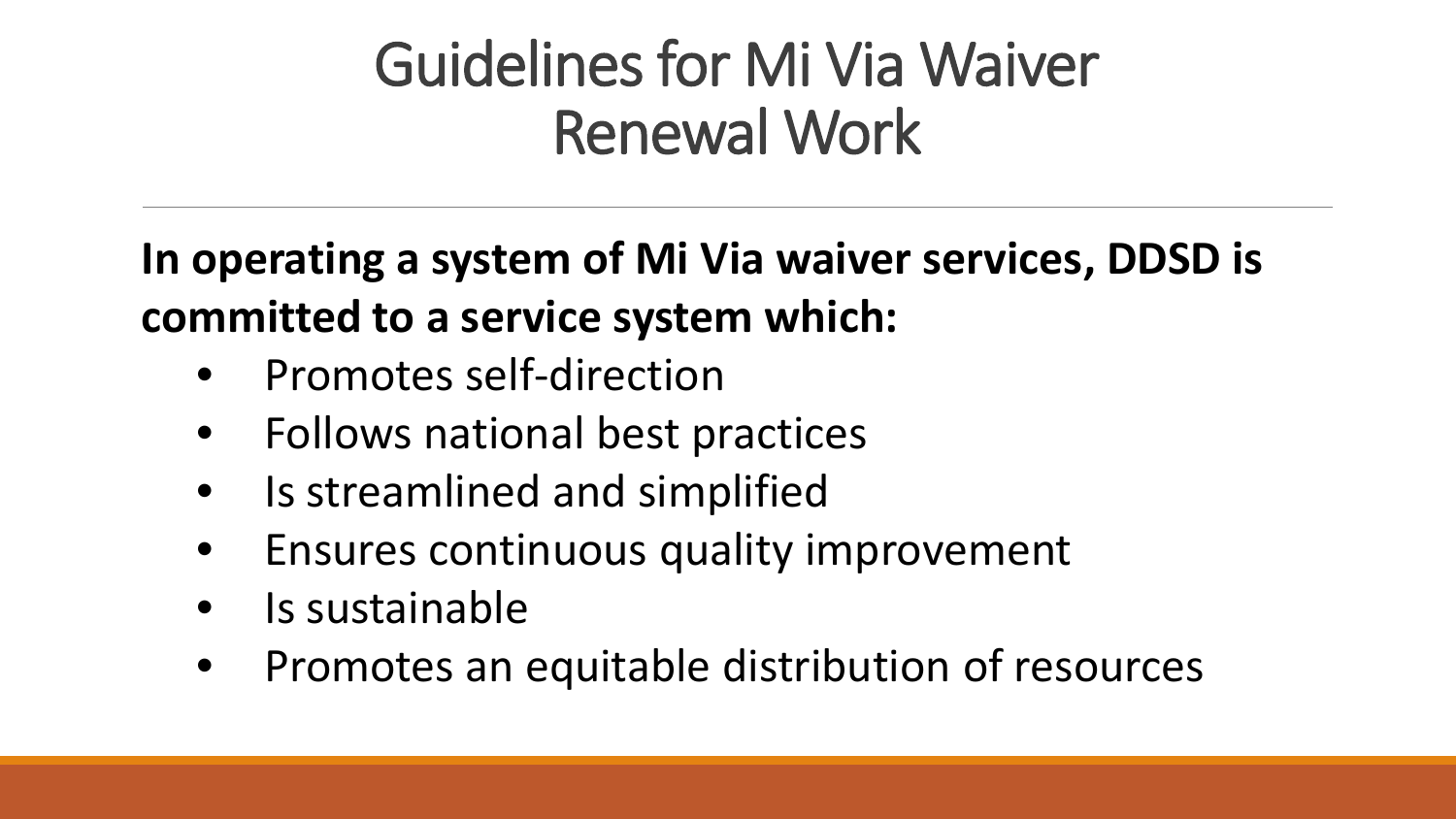- **Appendix A: Waiver Administration and Operation**  What entities are involved in the operation of the Waiver?
- **Appendix B: Participant Access and Eligibility** Who receives Waiver services?
- **Appendix C: Participant Services**

What services does the Waiver offer?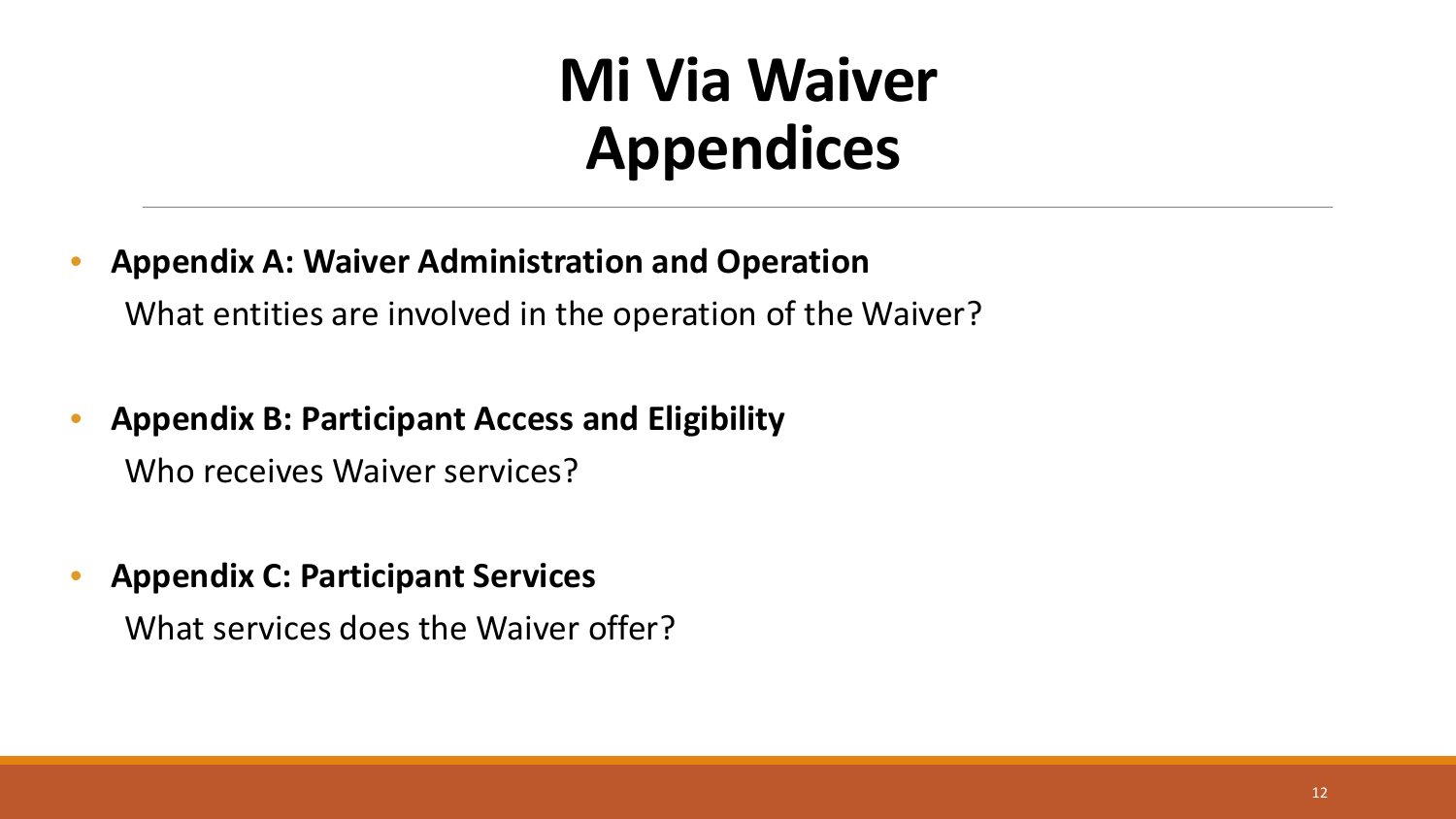### Mi Via Service Categories

**Living Supports Community Membership Supports**

**Health and Wellness Other Supports/Goods**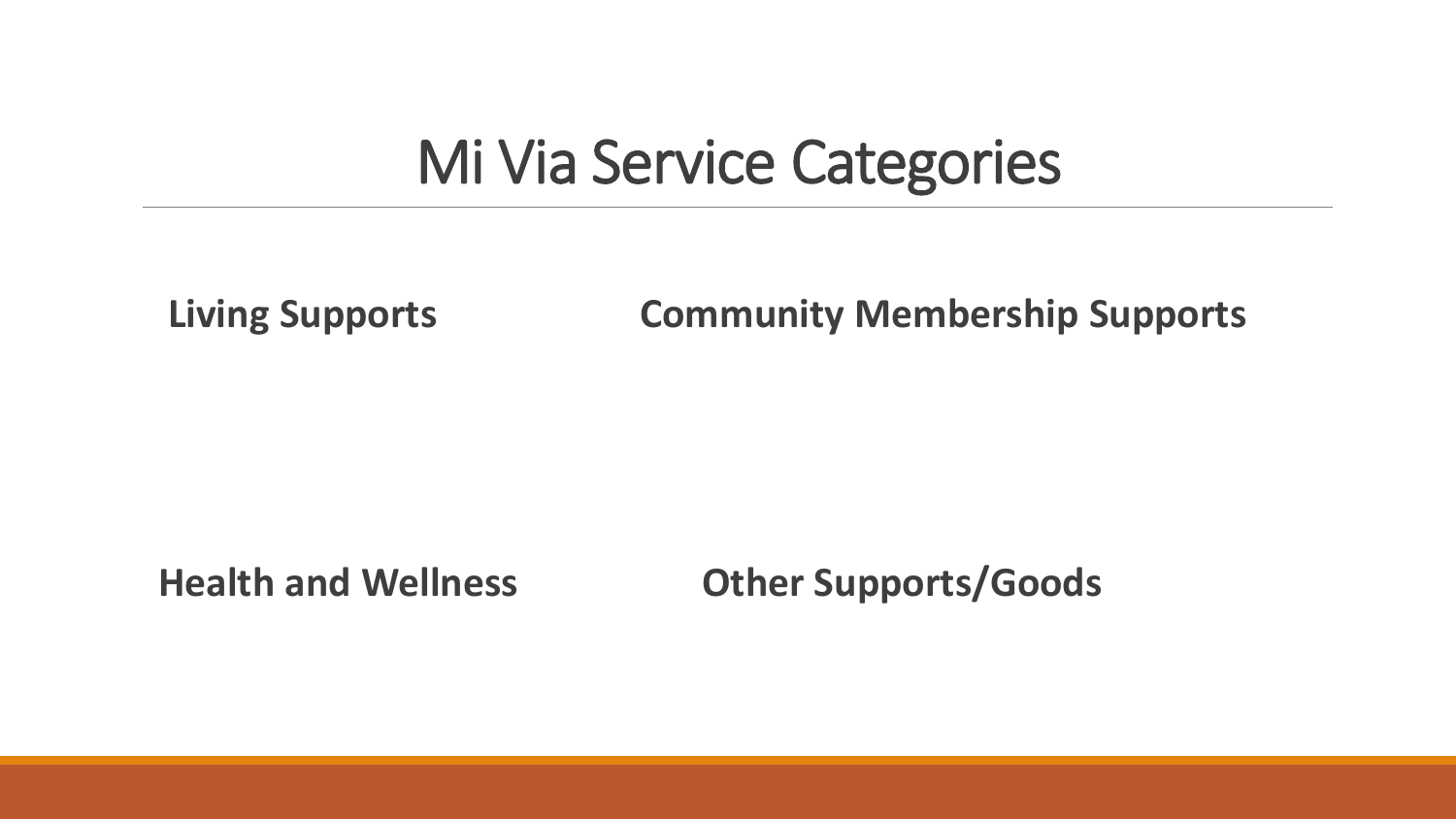• **Appendix D: Person Centered Planning (PCP) & Service Delivery**

How are the participants' needs identified and addressed during person-centered planning ? How does the state monitor delivery of waiver services?

- **Appendix E: Participant Direction of Services** opportunities to self direct services
- **Appendix F: Participant Rights** How are Participant rights protected ?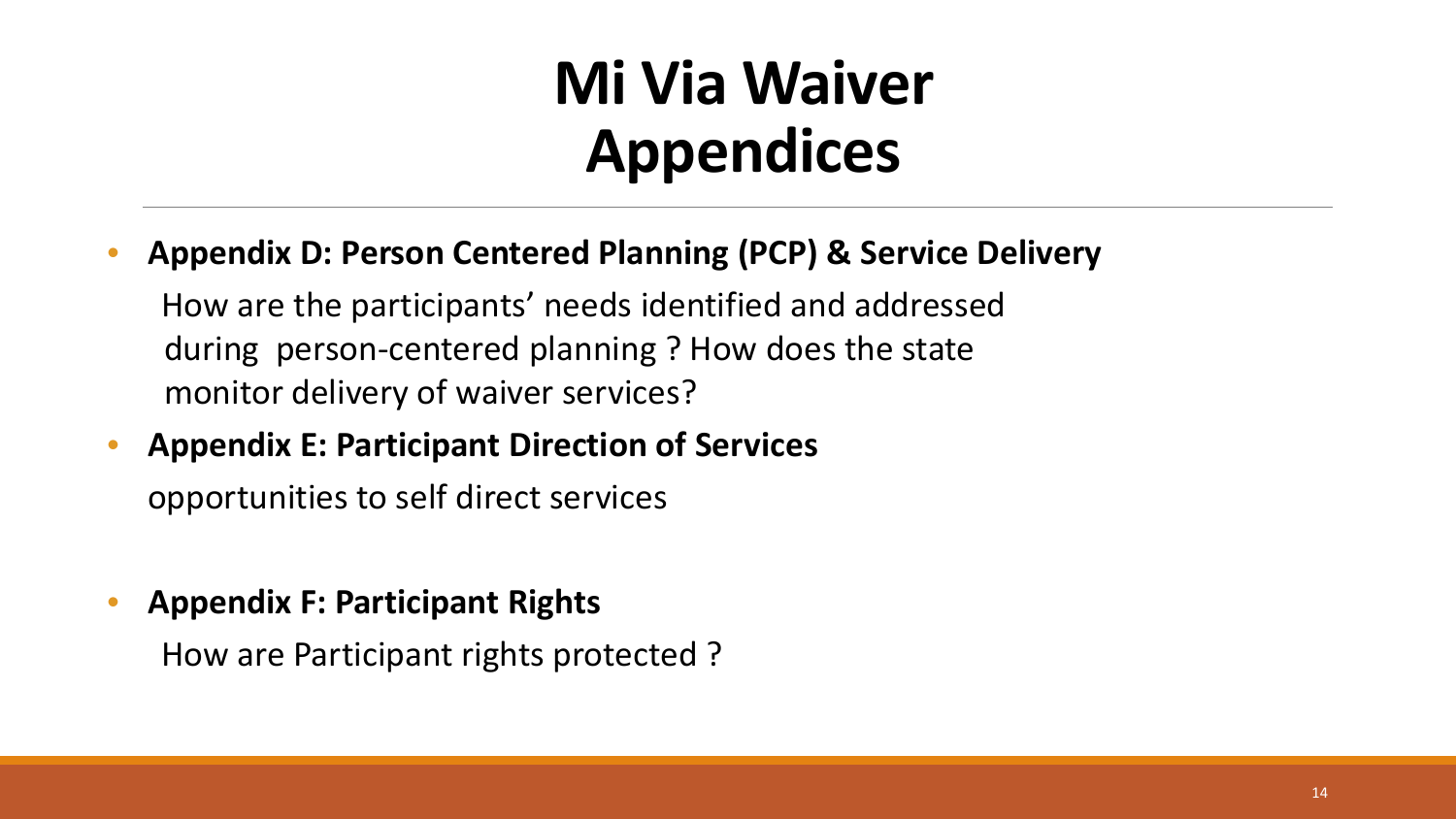#### • **Appendix G: Participant Safeguards**

What safeguards has the state established to protect the participants from harm?

#### • **Appendix H: Systems Improvement**

Description of system for continuous quality improvement including discovery and remediation.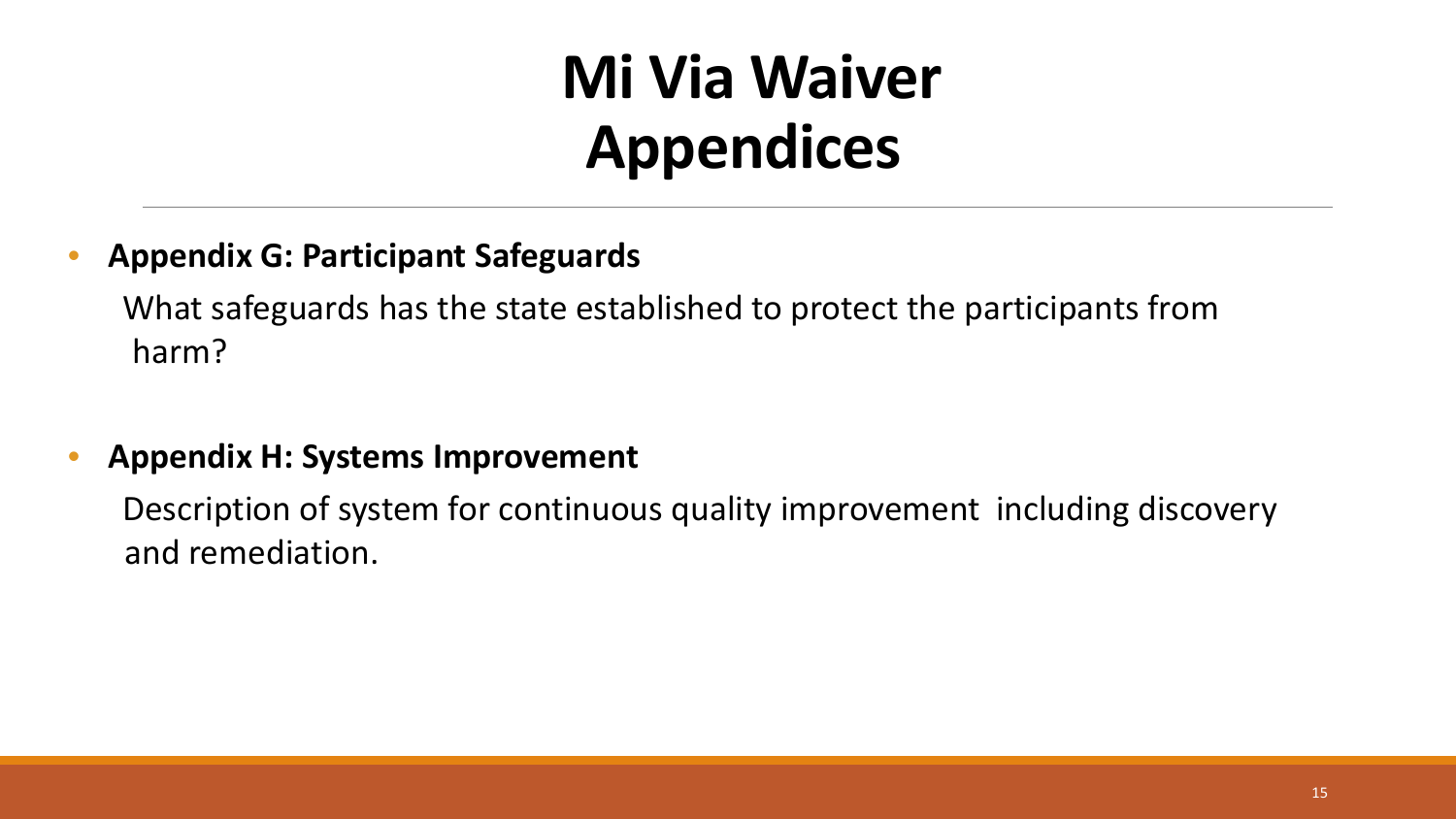#### •**Appendix I: Financial Accountability**

How does the state assure financial accountability i.e. make payments for services, assure integrity of the payments, comply with federal requirements to receive a matching funds?

#### •**Appendix J : Cost Neutrality Demonstration**

Does the state meet statutory cost neutrality requirements ? i.e. the average per person cost for HCBS services must be less than the average per person cost for institutional care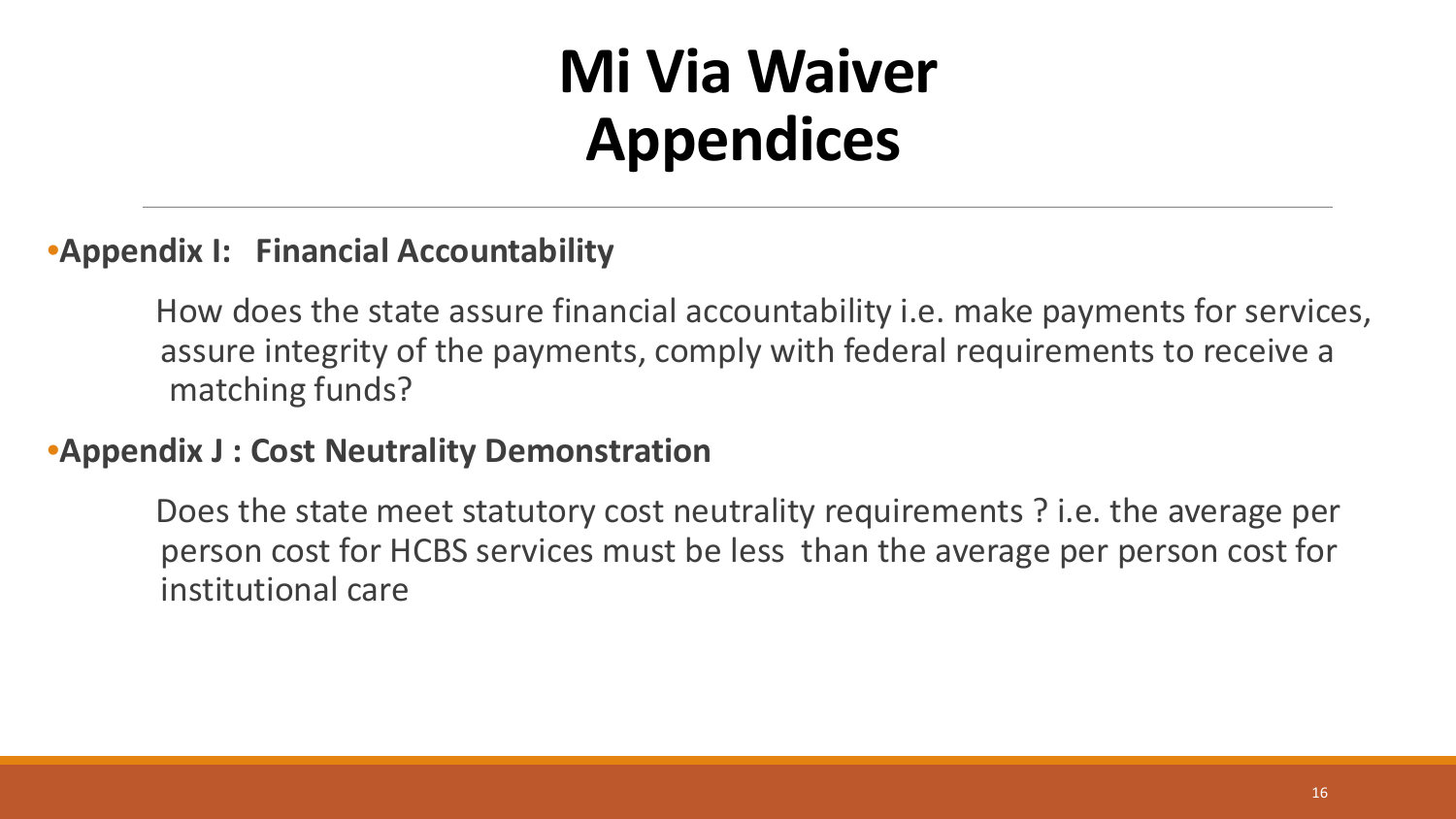## Federal Requirements

CMS Final Rule: HCBS Settings Requirements

21<sup>st</sup> Century Cures Act: Electronic Visit Verification (EVV) Home Maker Direct In- Home Living Services

Respite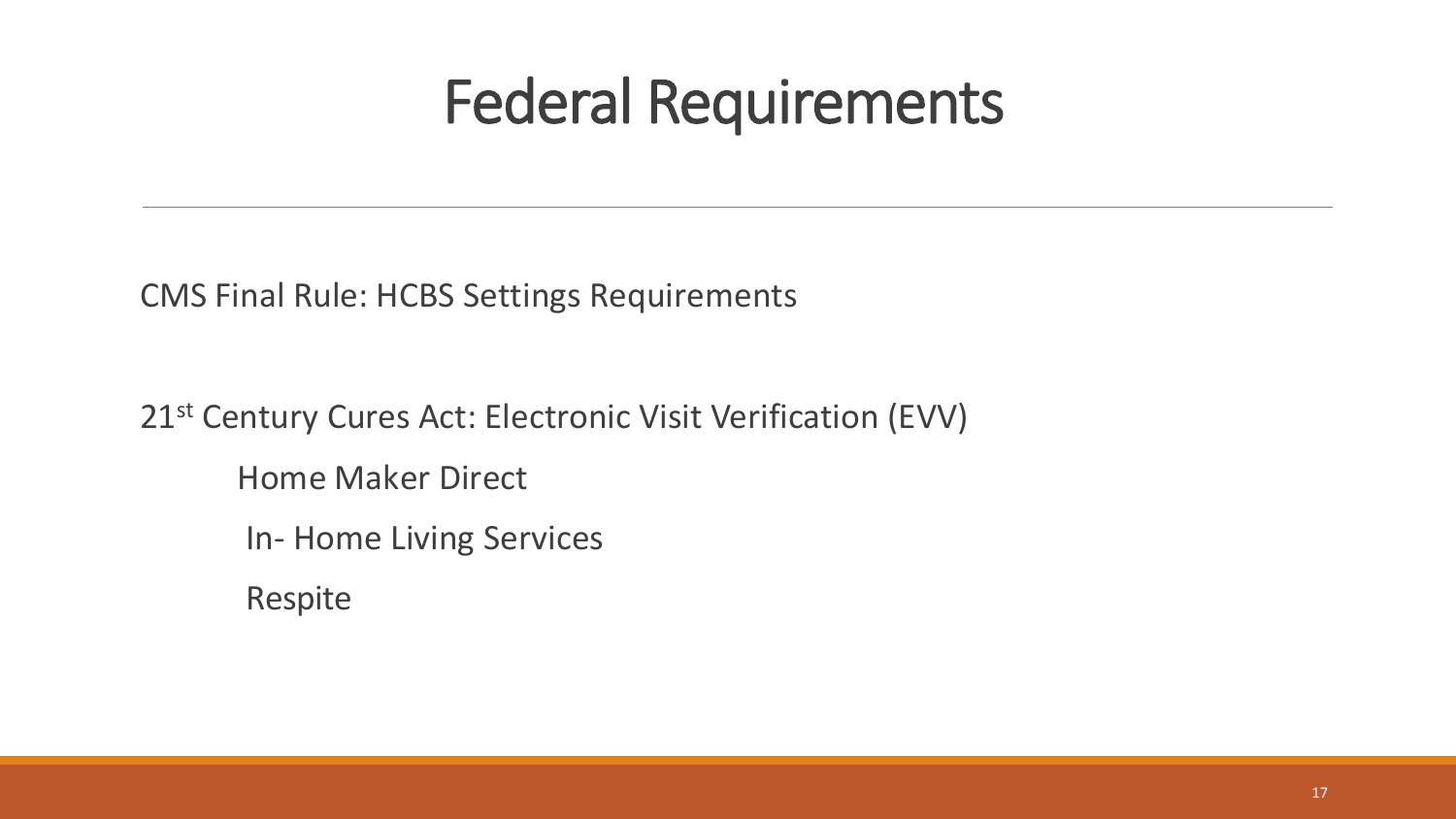### Mi Via Rules: NM Administrative Code (NMAC)

- The NMAC Rule for the Mi Via Waiver program will be updated to reflect changes made in the waiver renewal process.
- There will be a public comment and public hearing process for the updates and/or revisions to the NMAC Rule.
- The published Rule will be available on the HSD website.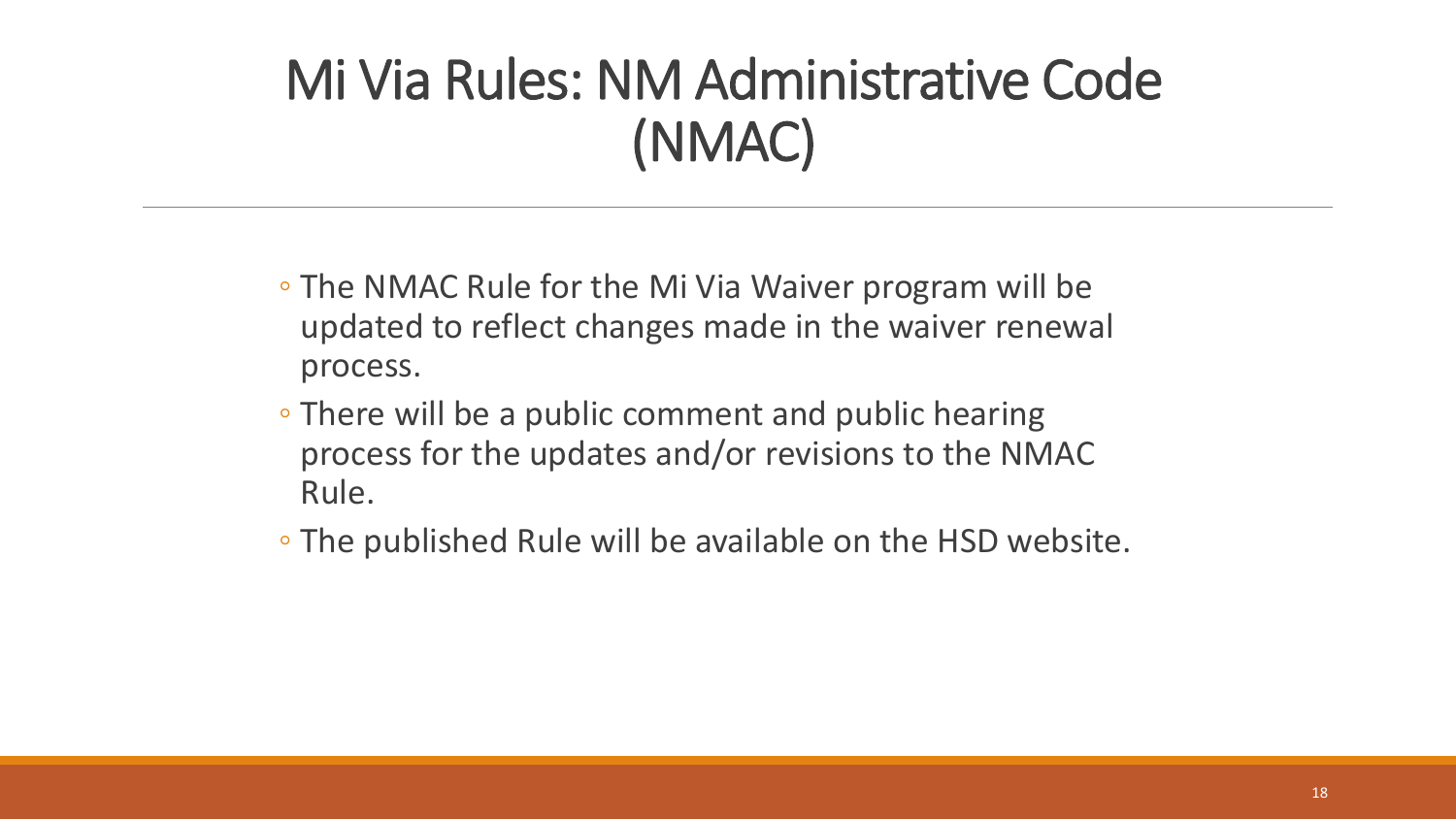### Mi Via Service Standards

◦ Renewal will result in updates and/or revisions to the Mi Via Service Standards.

◦ The Mi Via Service Standards and Appendices will also include a public comment process.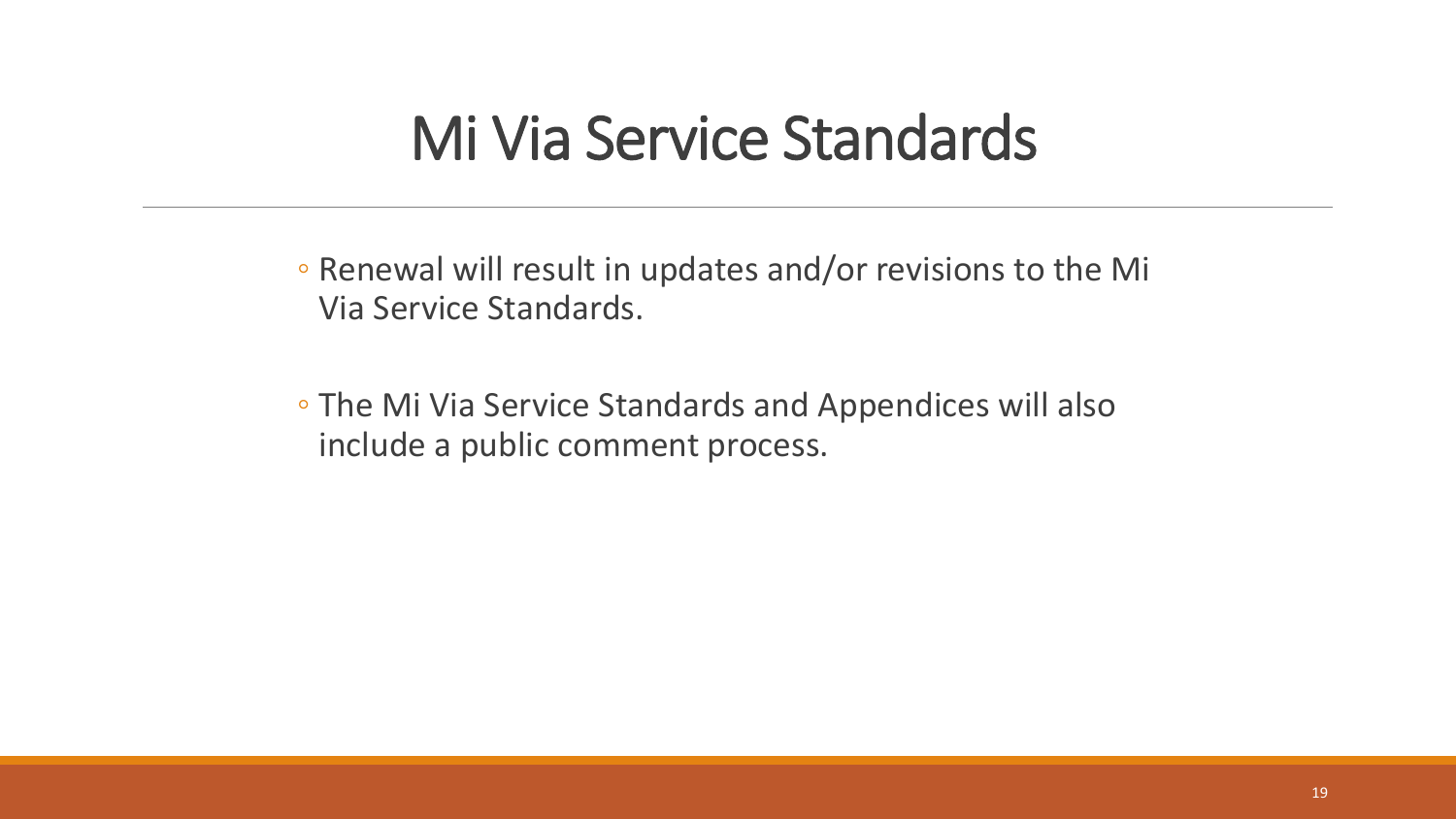### Waiver Renewal Topical Items

- Health and Safety requirements and assurances
- Employer of Record (EOR) structure within the program
- Agency Oversight of Vendors/Participant Employees
- Abuse Neglect and Exploitation (ANE) training curriculum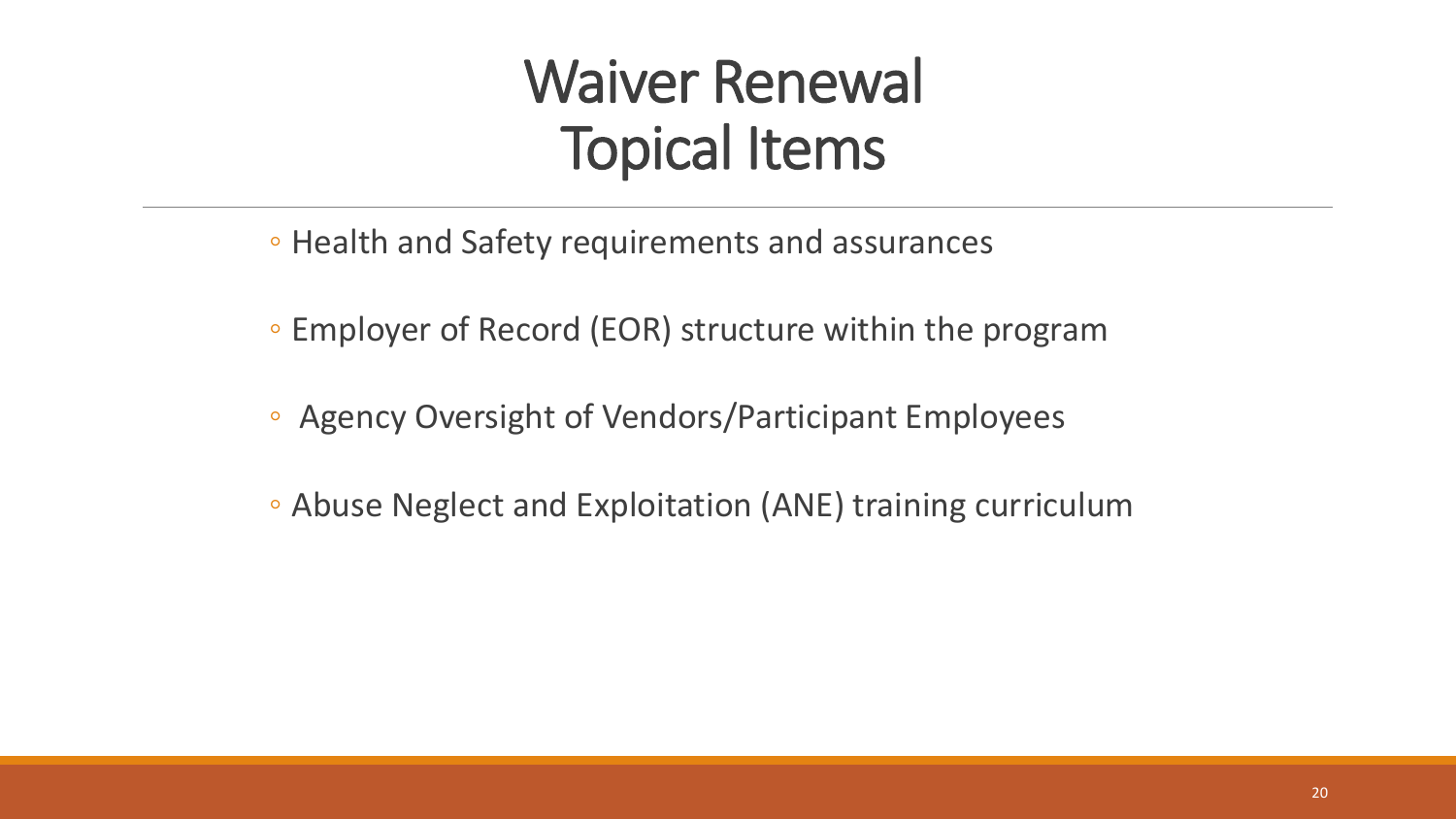### Waiver Renewal Topical Items

◦ Consultant services and responsibilities

- DDW Eligibility Definition and Criteria
- Changes to the Level of Care Assessment form (initial and annual)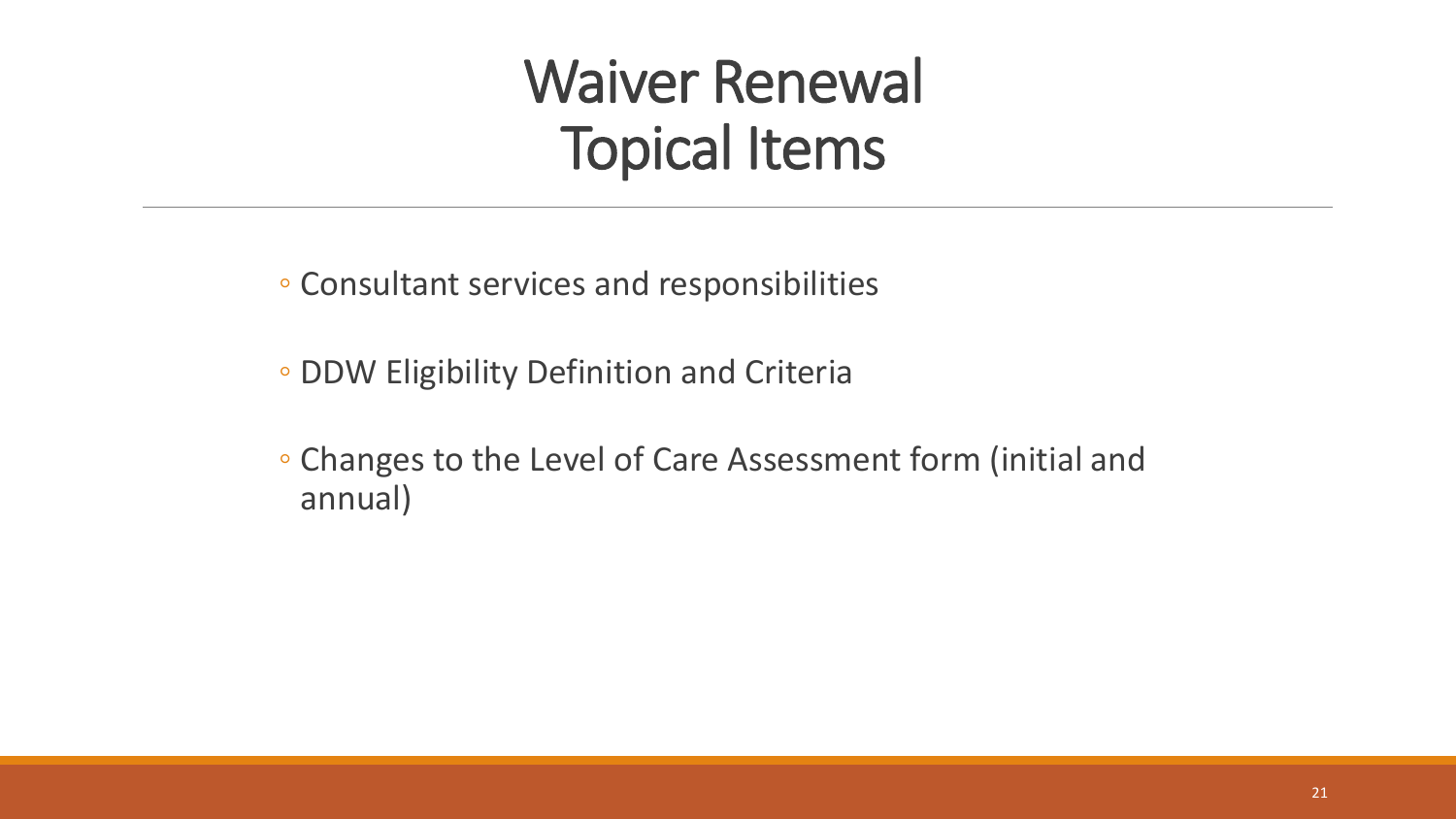## Feedback, Recommendations, Questions

Your input is valuable!

- Are there changes you would like to see in the waiver?
- Areas for improvement?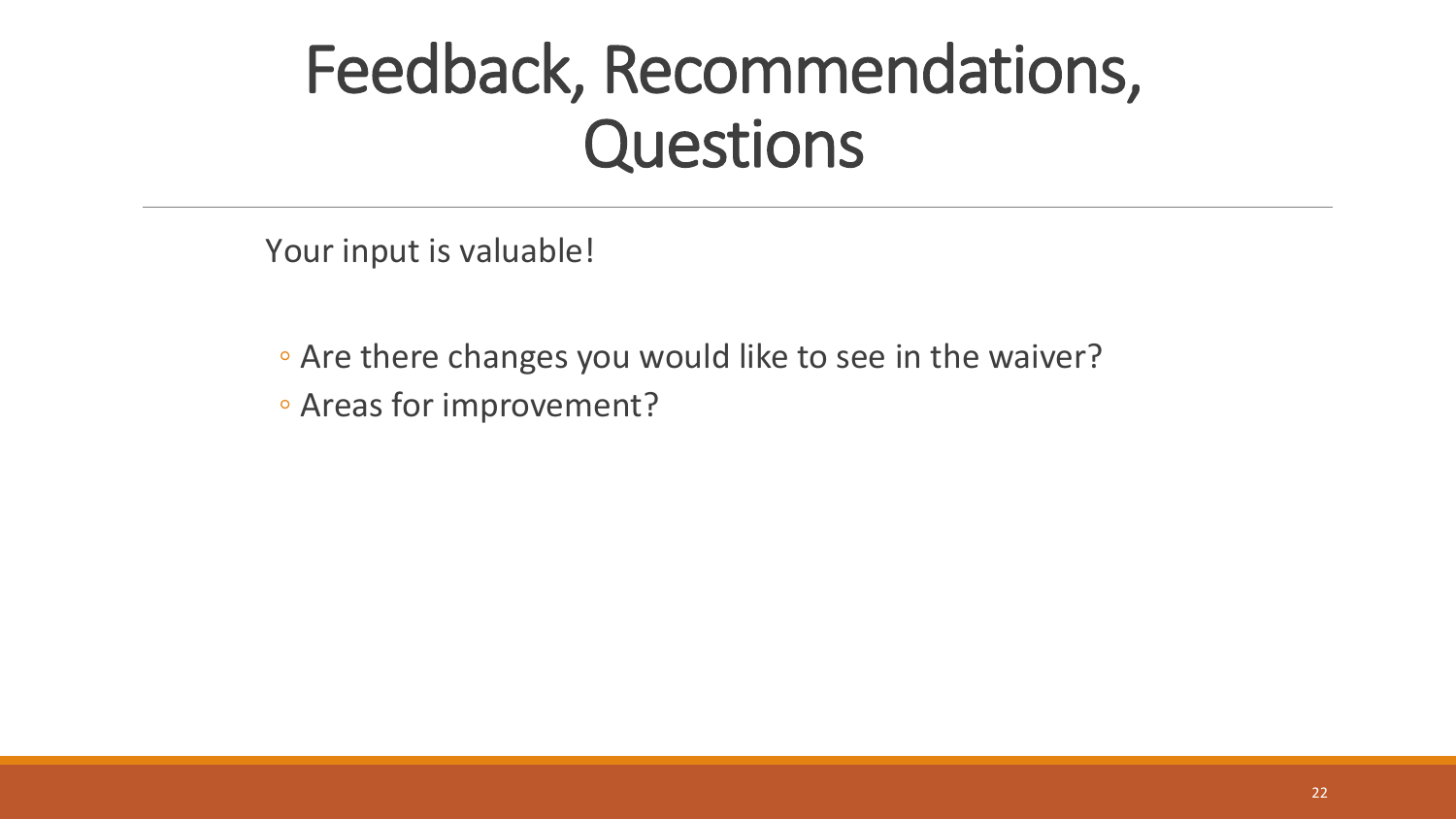## **Contacts**

Jennifer Rodriguez, DOH/DDSD Acting Mi Via Program Manager at 505-476-8840 email [Jennifer.Rodriguez@state.nm.us](mailto:Jennifer.Rodriguez@state.nm.us)

Elaine Hill, DOH/DDSD Mi Via Program Coordinator at 505-841-5510 email [Elaine.hill@state.nm.us](mailto:Elaine.hill@state.nm.us) Anysia Fernandez, DOH/DDSD Mi Via Program Coordinator at 575-758-5934 email [Anysia.Fernandez@state.nm.us](mailto:Anysia.Fernandez@state.nm.us) Rudy Aguilera, DOH/DDSD Mi Via Project Coordinator at 505-841-5886 email [Rudy.Aguilera@state.nm.us](mailto:Rudy.Aguilera@state.nm.us)

Kresta Opperman, HSD/MAD Mi Via Staff Manager at 505-827-7776 email [Kresta.Opperman@state.nm.us](mailto:Kresta.Opperman@state.nm.us)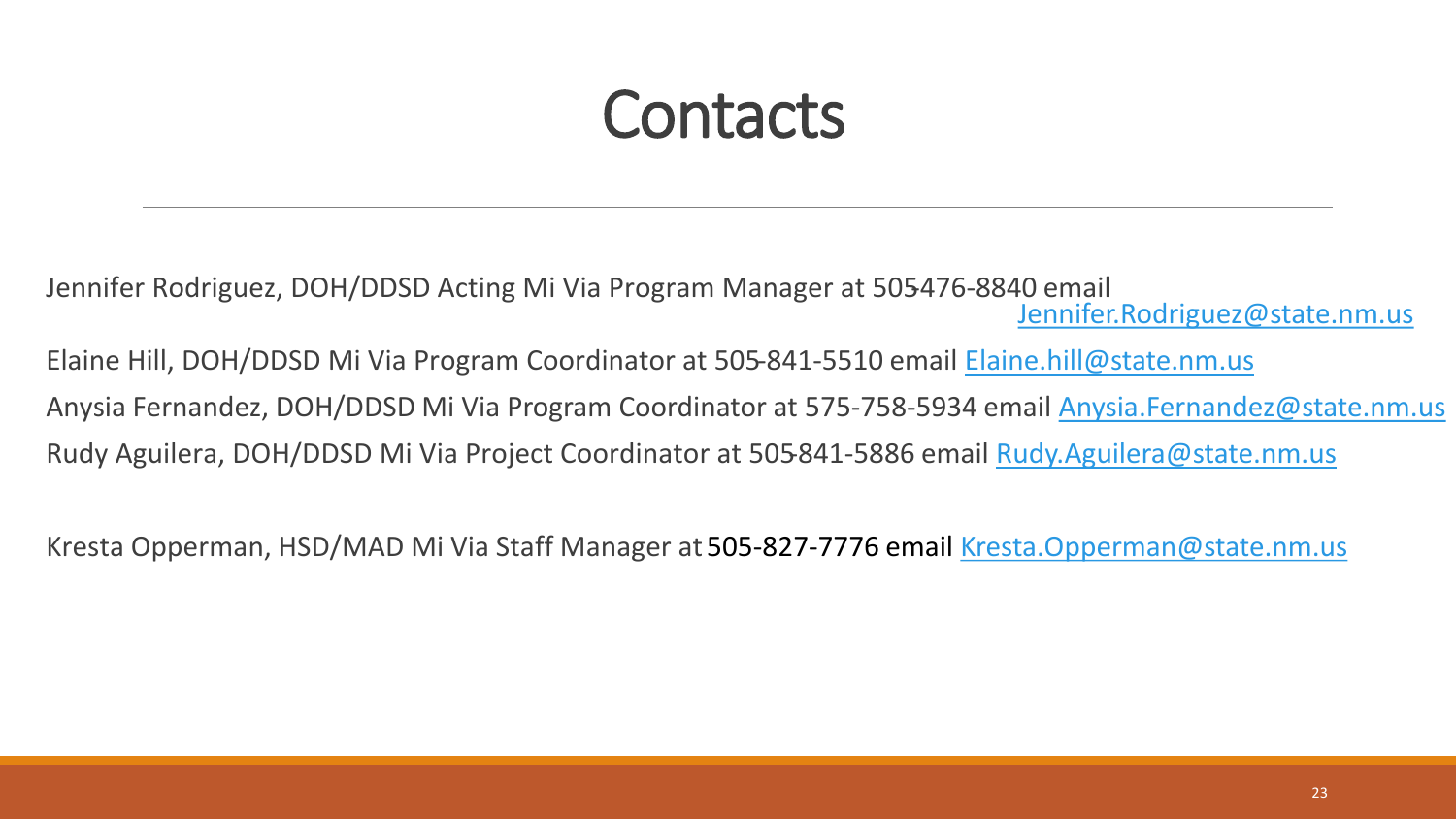### Resources

[Mi Via Waiver-https://nmhealth.org/about/ddsd/pgsv/sdw/](https://nmhealth.org/about/ddsd/pgsv/sdw/)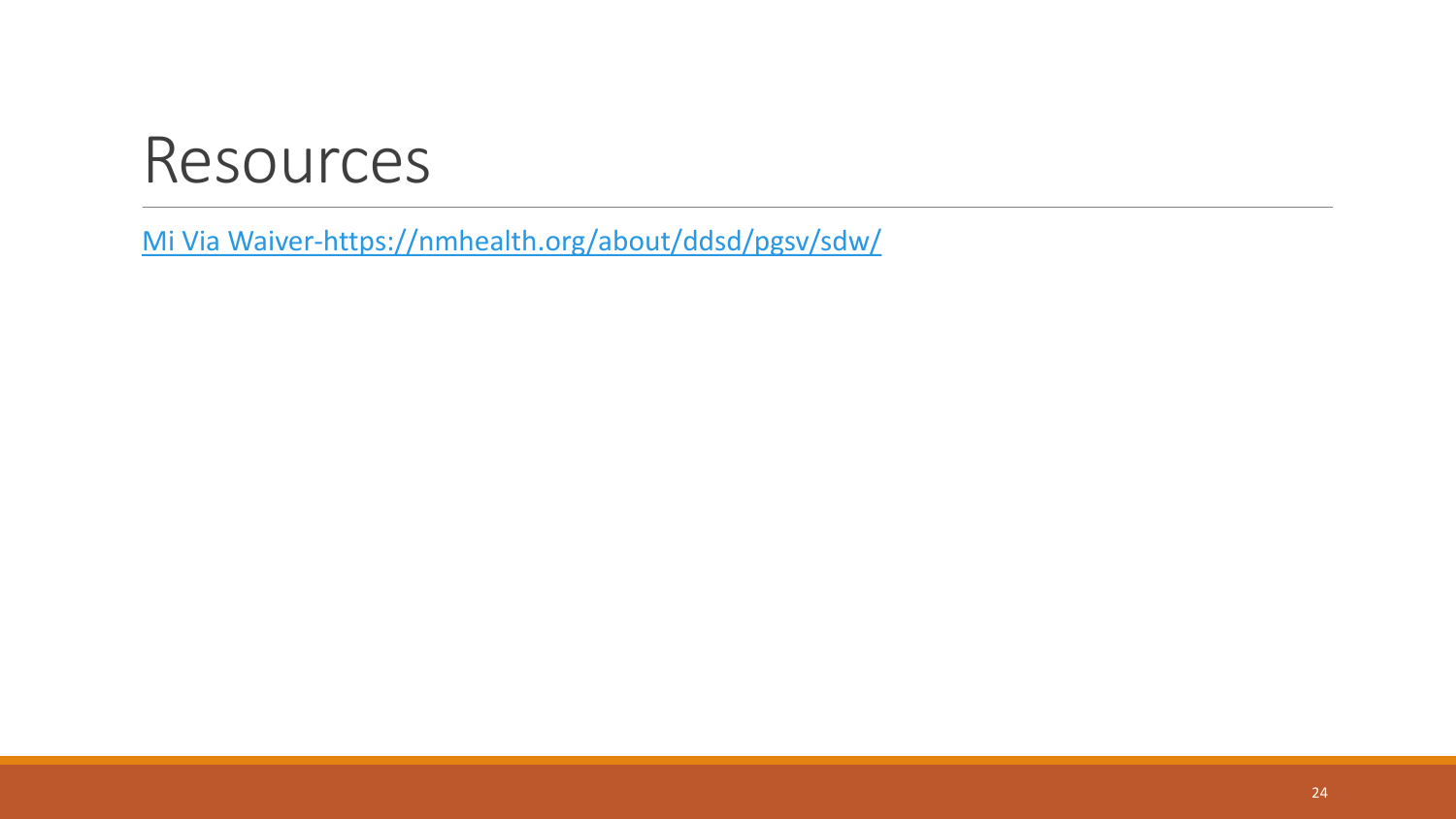# What are your recommendations?